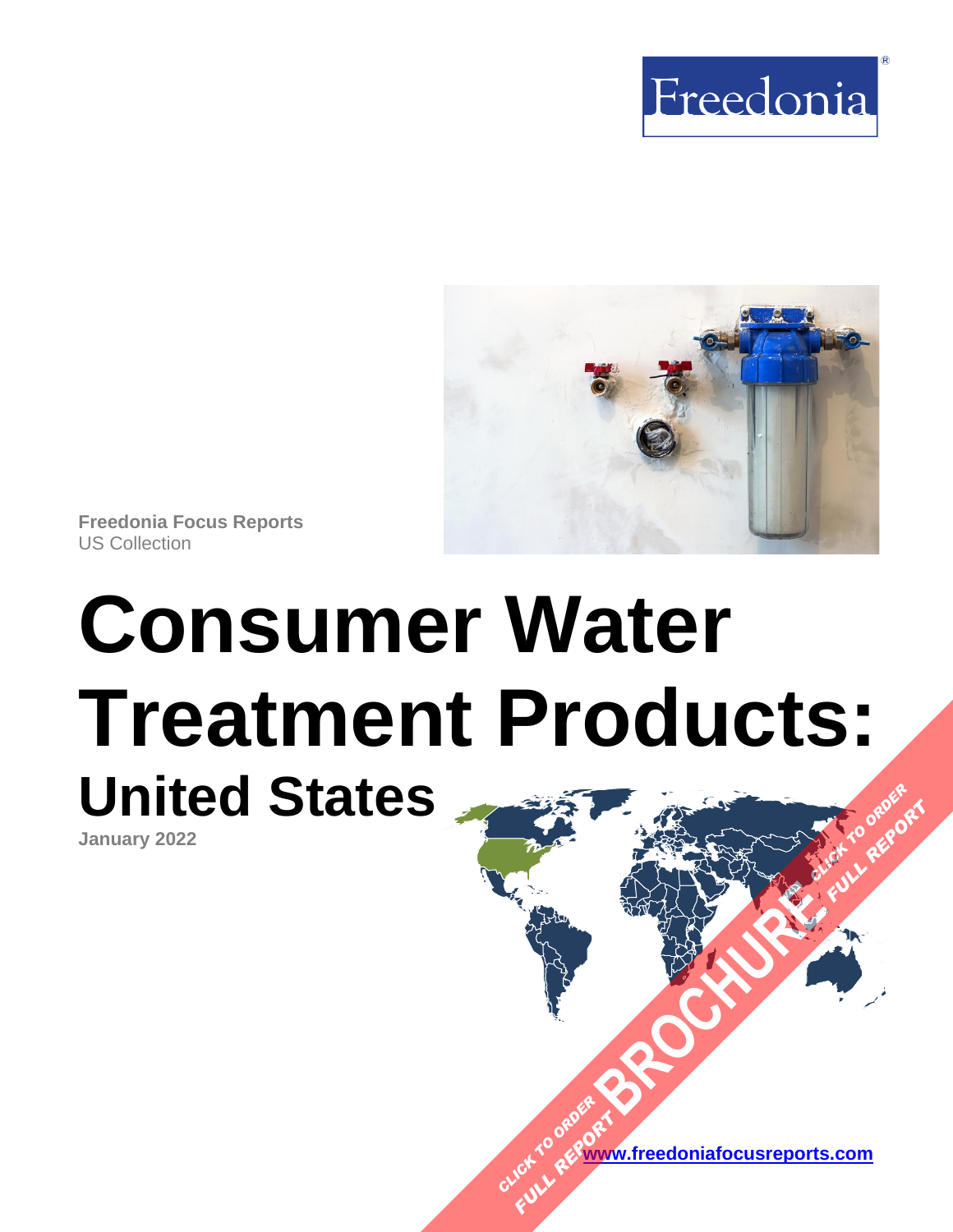# **Table of Contents**

|    | 1. Highlights                       | 3                |
|----|-------------------------------------|------------------|
|    | 2. Market Environment               | 5                |
|    | <b>Historical Trends</b>            | 5                |
|    | Key Economic Indicators             | $\boldsymbol{6}$ |
|    | Impact of COVID-19 Pandemic         | $\overline{7}$   |
|    | <b>Product Innovation</b>           | 8                |
|    | Environmental & Regulatory Factors  | 9                |
| З. | <b>Segmentation &amp; Forecasts</b> | 12               |
|    | Products                            | 12               |
|    | Point-of-Entry Systems              | 14               |
|    | Point-of-Use Systems                | 15               |
|    | <b>Replacement Parts</b>            | 16               |
|    | <b>System Technology</b>            | 19               |
|    | <b>Conventional Filtration</b>      | 21               |
|    | <b>Membrane Separation</b>          | 22               |
|    | <b>Distillation</b>                 | 23               |
|    | <b>Other Technologies</b>           | 24               |
|    | 4. Industry Structure               | 26               |
|    | <b>Industry Characteristics</b>     | 26               |
|    | <b>Market Leaders</b>               | 28               |
|    | Clorox                              | 28               |
|    | Helen of Troy                       | 29               |
|    | Pentair                             | 29               |
|    | 5. About This Report                | 30               |
|    | Scope                               | 30               |
|    | Sources                             | 31               |
|    | <b>Industry Codes</b>               | 31               |
|    | Freedonia Methodology               | 31               |
|    | Resources                           | 33               |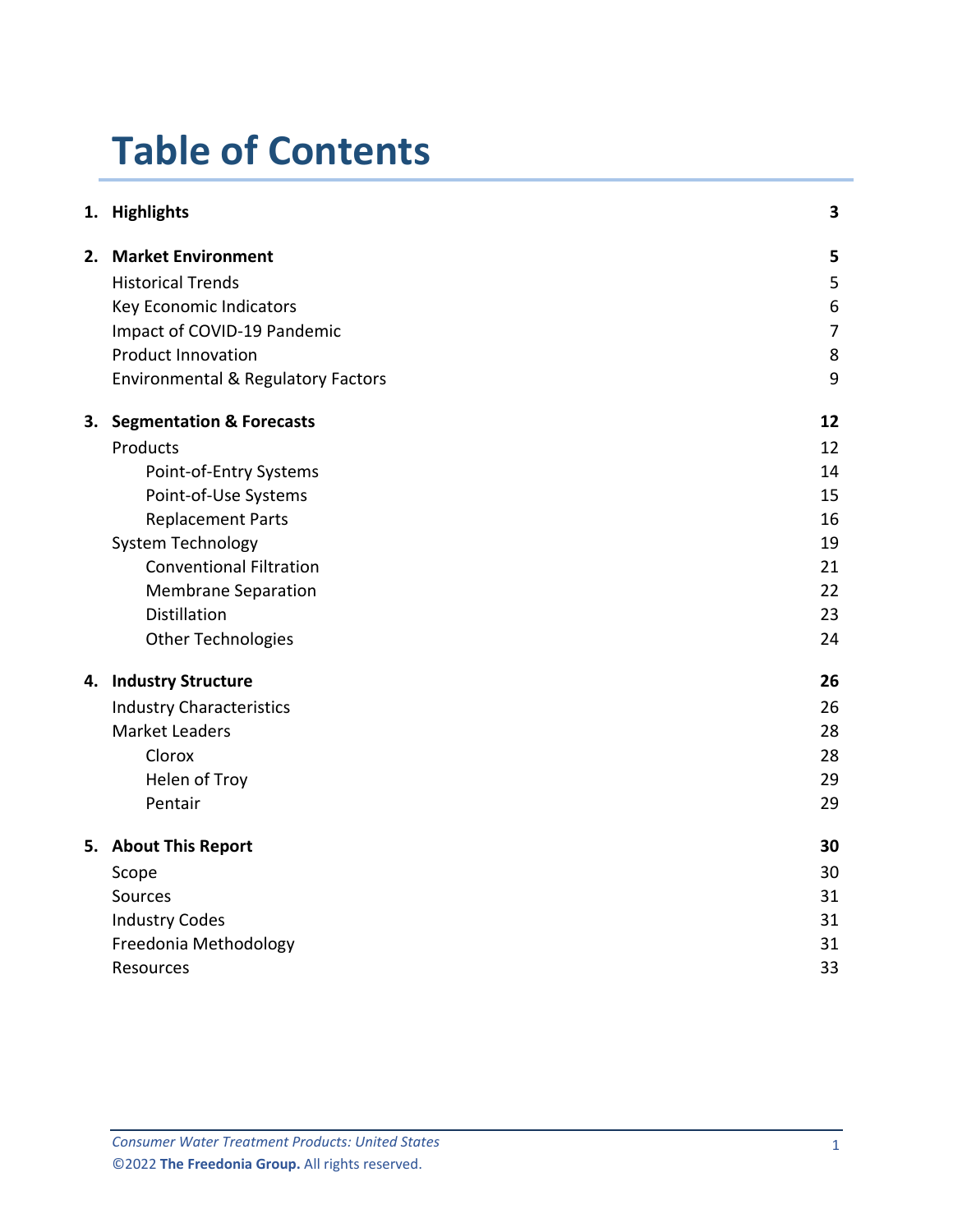# **List of Tables & Figures**

| Figure 1   Key Trends in US Consumer Water Treatment Products Demand, 2020 - 2025 | 3  |
|-----------------------------------------------------------------------------------|----|
| Figure 2   US Consumer Water Treatment Products Demand Trends, 2010 - 2020        | 5  |
| Table 1   Key Indicators for US Consumer Water Treatment Products Demand, 2010 -  |    |
| 2025 (US\$ bil)                                                                   | 6  |
| Table 2   Water Pollution: Types & Sources                                        | 10 |
| Figure 3   US Consumer Water Treatment System Demand by Product, 2010 - 2025      |    |
| (US\$ bil)                                                                        | 12 |
| Table 3   US Consumer Water Treatment System Demand by Product, 2010 - 2025       |    |
| $(US$)$ mil)                                                                      | 12 |
| Figure 4   US Consumer Water Treatment System Demand by Product, 2010 – 2025 (%)  | 13 |
| Figure 5   US Consumer Water Treatment System Demand by Technology, 2010 - 2025   |    |
| $(US$)$ mil)                                                                      | 19 |
| Table 4   US Consumer Water Treatment System Demand by Technology, 2010 - 2025    |    |
| $(US$)$ mil)                                                                      | 19 |
| Figure 6   US Consumer Water Treatment System Demand by Technology, 2010 - 2025   |    |
| (%)                                                                               | 20 |
| Table 5   Selected Suppliers to the US Consumer Water Treatment Product Market    | 28 |
| Table 6   NAICS & SIC Codes Related to Consumer Water Treatment Products          | 31 |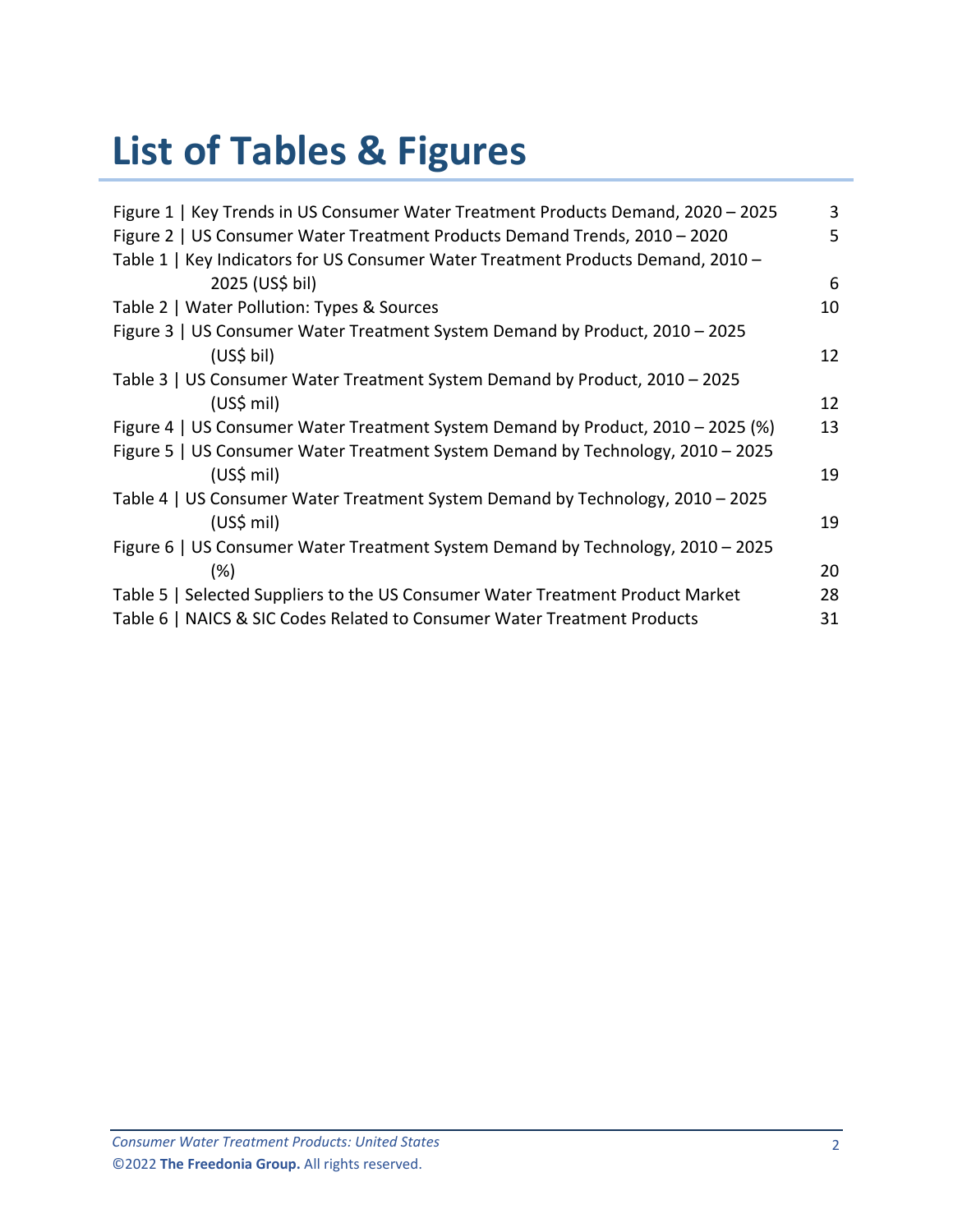# <span id="page-3-0"></span>**5. About This Report**

## <span id="page-3-1"></span>**Scope**

This report forecasts to 2025 US consumer water treatment products demand in nominal US dollars at the manufacturer level. Total demand is segmented by product in terms of:

- point-of-entry systems
- point-of-use systems
	- o under-sink
	- o countertop
	- o faucet-mounted
	- o flow-through and other point-of-use systems, such as atmospheric, showerhead, reusable water bottles, and filter straws
- replacement parts

System demand (excluding replacement parts) is segmented by technology as follows:

- conventional filtration
- membrane separation
- distillation
- other technologies such as ultraviolet (UV) disinfection and ozone treatment

To illustrate historical trends, total demand is provided in annual series from 2010 to 2020; the various segments are reported at five-year intervals for 2010, 2015, and 2020.

The technology under which a particular product is classified is determined by the highest level of treatment in that system. For instance, if a product includes both conventional filtration and reverse osmosis, it is labeled as a reverse osmosis system because that technology removes the most contaminants.

Excluded from the scope of this report are refrigerator water filters and pitchers because these systems are originally sold to equipment manufacturers and only the replacement units are sold to consumers. Water softeners are also excluded from the scope of this report.

Key macroeconomic indicators are also provided with quantified trends. Other various topics, including profiles of pertinent leading companies, are covered in this report. A full outline of report items by page is available in the Table of Contents.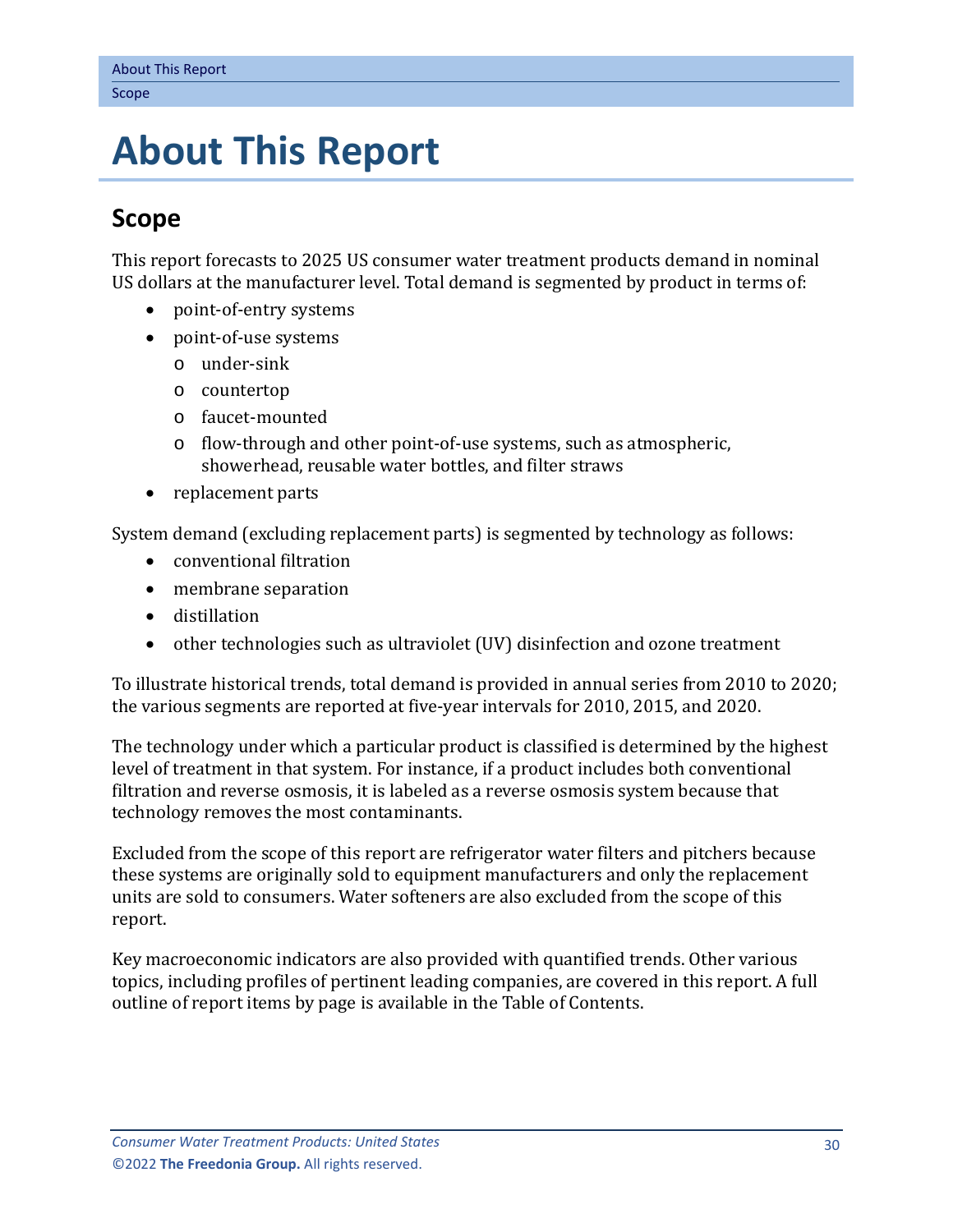## <span id="page-4-0"></span>**Sources**

*Consumer Water Treatment Products: United States* (FF90023) is based on *[Global Consumer](http://www.freedoniagroup.com/DocumentDetails.aspx?ReferrerId=FL-FOCUS&studyid=4302)  [Water Treatment Products,](http://www.freedoniagroup.com/DocumentDetails.aspx?ReferrerId=FL-FOCUS&studyid=4302)* a comprehensive industry study published by The Freedonia Group. Reported findings represent the synthesis and analysis of data from various primary, secondary, macroeconomic, and demographic sources, such as:

- firms participating in the industry, and their suppliers and customers
- government/public agencies
- intergovernmental and non-governmental organizations
- trade associations and their publications
- the business and trade press
- indicator forecasts by The Freedonia Group
- the findings of other reports and studies by The Freedonia Group

Specific sources and additional resources are listed in the Resources section of this publication for reference and to facilitate further research.

## <span id="page-4-1"></span>**Industry Codes**

<span id="page-4-3"></span>

| Table 6   NAICS & SIC Codes Related to Consumer Water Treatment Products |                                                                                  |      |                                                                  |  |  |  |  |
|--------------------------------------------------------------------------|----------------------------------------------------------------------------------|------|------------------------------------------------------------------|--|--|--|--|
|                                                                          | NAICS/SCIAN 2017<br>North American Industry Classification System                |      | <b>SIC</b><br><b>Standard Industrial Classification</b>          |  |  |  |  |
| 325998                                                                   | All Other Miscellaneous Chemical Product and<br><b>Preparation Manufacturing</b> | 2899 | Chemicals and Chemical Preparations, Not<br>Elsewhere Classified |  |  |  |  |
| 333318                                                                   | Other Commercial and Service Industry Machinery                                  | 3589 | Service Industry Machinery, Not Elsewhere Classified             |  |  |  |  |

Source: US Census Bureau

## <span id="page-4-2"></span>**Freedonia Methodology**

The Freedonia Group, a subsidiary of MarketResearch.com, has been in business for more than 30 years and in that time has developed a comprehensive approach to data analysis that takes into account the variety of industries covered and the evolving needs of our customers.

Every industry presents different challenges in market sizing and forecasting, and this requires flexibility in methodology and approach. Freedonia methodology integrates a variety of quantitative and qualitative techniques to present the best overall picture of a market's current position as well as its future outlook: When published data are available, we make sure they are correct and representative of reality. We understand that published data often have flaws either in scope or quality, and adjustments are made accordingly. Where no data are available, we use various methodologies to develop market sizing (both top-down and bottom-up) and then triangulate those results to come up with the most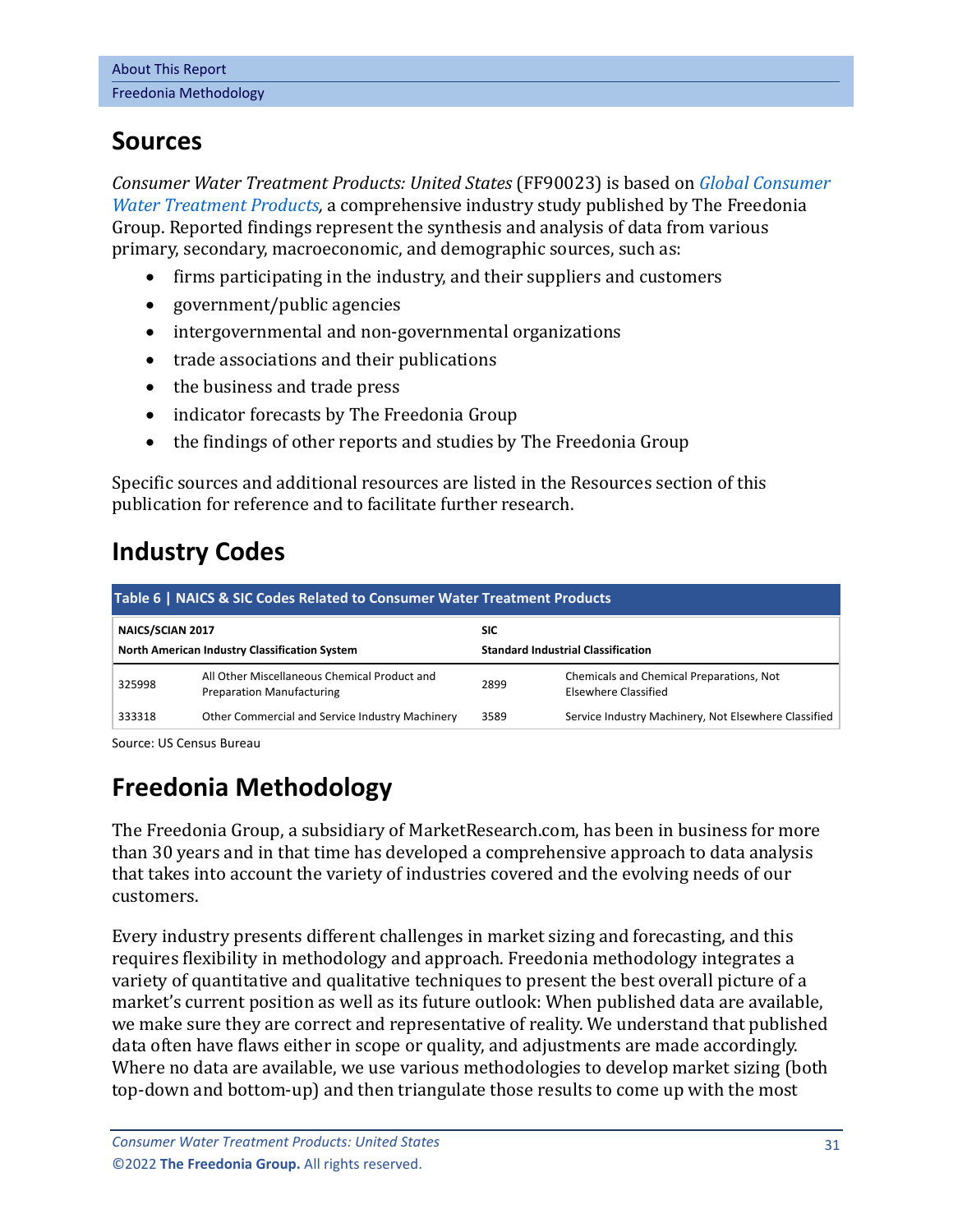| <b>About This Report</b> |  |
|--------------------------|--|
| Freedonia Methodology    |  |

accurate data series possible. Regardless of approach, we also talk to industry participants to verify both historical perspective and future growth opportunities.

Methods used in the preparation of Freedonia market research include, but are not limited to, the following activities: comprehensive data mining and evaluation, primary research, consensus forecasting and analysis, ratio analysis using key indicators, regression analysis, end use growth indices and intensity factors, purchase power parity adjustments for global data, consumer and end user surveys, market share and corporate sales analysis, product lifespan analysis, product or market life cycle analysis, graphical data modeling, long-term historical trend analysis, bottom-up and top-down demand modeling, and comparative market size ranking.

Freedonia quantifies trends in various measures of growth and volatility. Growth (or decline) expressed as an average annual growth rate (AAGR) is the least squares growth rate, which takes into account all available datapoints over a period. The volatility of datapoints around a least squares growth trend over time is expressed via the coefficient of determination, or  $r^2$ . The most stable data series relative to the trend carries an  $r^2$  value of 1.0; the most volatile – 0.0. Growth calculated as a compound annual growth rate (CAGR) employs, by definition, only the first and last datapoints over a period. The CAGR is used to describe forecast growth, defined as the expected trend beginning in the base year and ending in the forecast year. Readers are encouraged to consider historical volatility when assessing particular annual values along the forecast trend, including in the forecast year.

# **Copyright & Licensing**

The full report is protected by copyright laws of the United States of America and international treaties. The entire contents of the publication are copyrighted by The Freedonia Group.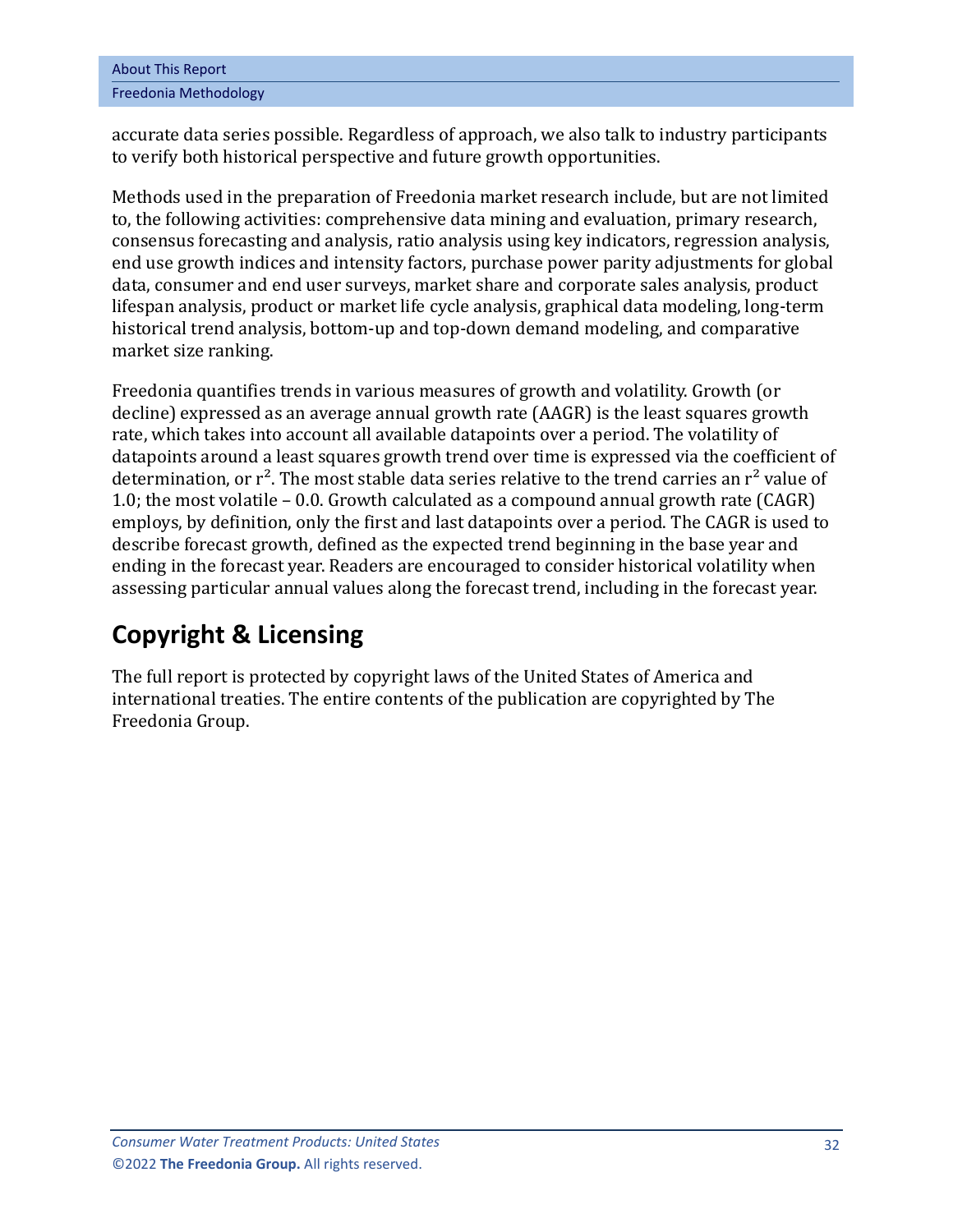#### <span id="page-6-0"></span>**Resources**

#### **Packaged Facts**

*[Children's Food and Beverage Market: Trends and Opportunities](https://www.packagedfacts.com/Children-Food-Beverage-Trends-Opportunities-30750664/?progid=89534) [Functional Beverages: Market Trends and Opportunities](https://www.packagedfacts.com/Functional-Beverages-Trends-Opportunities-30271045/?progid=89534) [Immunity Boosting Foods: Gut Health & General Immunity Improvement](https://www.packagedfacts.com/Immunity-Boosting-Foods-Gut-Health-General-Improvement-14682143/?progid=89534) [Office Coffee Service in the U.S.: Market Trends and Opportunities, 4th Edition](https://www.packagedfacts.com/Office-Coffee-Service-Trends-Opportunities-Edition-13361117/?progid=89534) [U.S. Beverage Market Outlook 2021](https://www.packagedfacts.com/Beverage-Outlook-30069836/?progid=89534)*

#### **The Freedonia Group**

*[Global Consumer Water Treatment Products](http://www.freedoniagroup.com/DocumentDetails.aspx?ReferrerId=FL-FOCUS&studyid=4302)*

#### **[Freedonia Industry Studies](http://www.freedoniagroup.com/Home.aspx?ReferrerId=FL-Focus)**

*[Behind the Wall Plumbing](http://www.freedoniagroup.com/DocumentDetails.aspx?ReferrerId=FL-FOCUS&studyid=4271) [Global Filters](http://www.freedoniagroup.com/DocumentDetails.aspx?ReferrerId=FL-FOCUS&studyid=3711) [Global Housing](http://www.freedoniagroup.com/DocumentDetails.aspx?ReferrerId=FL-FOCUS&studyid=4331) [Global Prefabricated Housing](http://www.freedoniagroup.com/DocumentDetails.aspx?ReferrerId=FL-FOCUS&studyid=3971) [Global Water Treatment Equipment & Chemicals](http://www.freedoniagroup.com/DocumentDetails.aspx?ReferrerId=FL-FOCUS&studyid=3705) [Indoor Air Quality Equipment](http://www.freedoniagroup.com/DocumentDetails.aspx?ReferrerId=FL-FOCUS&studyid=4231) [Nonwovens](http://www.freedoniagroup.com/DocumentDetails.aspx?ReferrerId=FL-FOCUS&studyid=3858)*

#### **[Freedonia Focus Reports](https://www.freedoniafocusreports.com/redirect.asp?progid=89534&url=/)**

*[Alkalies & Chlorine: United States](https://www.freedoniafocusreports.com/Alkalies-Chlorine-United-States-FF35010/?progid=89534) [Beverages: United States](https://www.freedoniafocusreports.com/Beverages-United-States-FF10023/?progid=89534) [Beer: United States](https://www.freedoniafocusreports.com/Beer-United-States-FF10010/?progid=89534) [Bottled Water: United States](https://www.freedoniafocusreports.com/Bottled-Water-United-States-FF10011/?progid=89534) [Construction: United States](https://www.freedoniafocusreports.com/Construction-United-States-FF60054/?progid=89534) [Demographics: United States](https://www.freedoniafocusreports.com/Demographics-United-States-FF95050/?progid=89534) [Household Refrigerators & Freezers: United States](https://www.freedoniafocusreports.com/Household-Refrigerators-Freezers-United-States-FF90028/?progid=89534) [Housing: United States](https://www.freedoniafocusreports.com/Housing-United-States-FF60024/?progid=89534) [Personal Care Appliances: United States](https://www.freedoniafocusreports.com/Personal-Care-Appliances-United-States-FF90018/?progid=89534) [Small Kitchen Appliances: United States](https://www.freedoniafocusreports.com/Small-Kitchen-Appliances-United-States-FF90029/?progid=89534) [Water: United States](https://www.freedoniafocusreports.com/Water-United-States-FF95025/?progid=89534)*

#### **[Freedonia Custom Research](http://www.freedoniagroup.com/CustomResearch.aspx?ReferrerId=FL-Focus)**

#### **Trade Publications**

*DEMAND: ASME Global Development Review Desalination Electronic House Filtration + Separation Hardware + Building Supply Dealer*